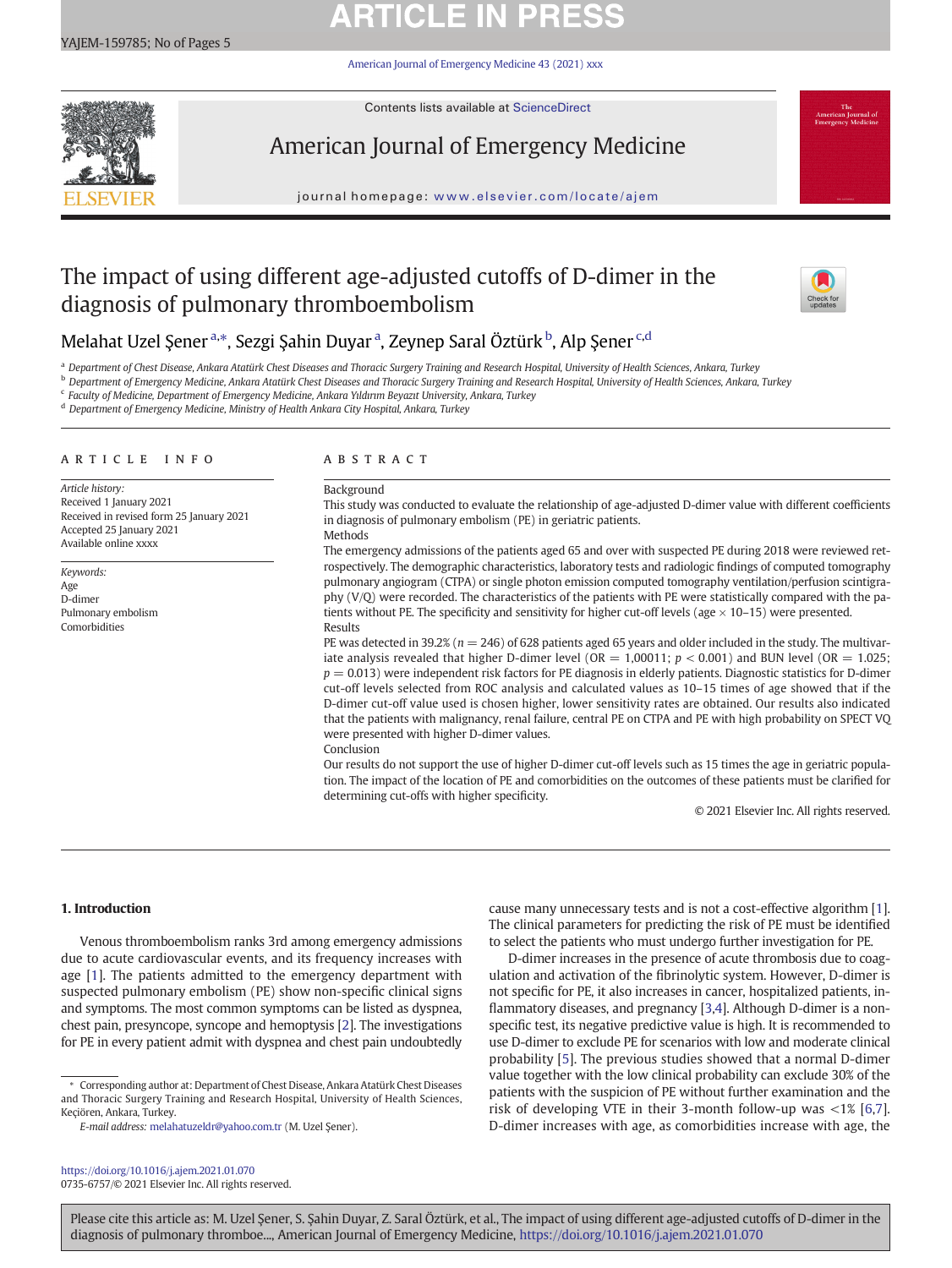<span id="page-1-0"></span>

dimer also increases due to reasons other than thrombosis [[8,9](#page-4-0)]. Therefore, it is recommended to use age-adjusted D-dimer (age  $\times$  10) cut-off value over 50 years of age [\[1,10,11\]](#page-4-0).

In the Adjust-PE study evaluating patients over 75 years of age, the age-adjusted cut-off yielded a rise in specificity of dimer in mild/moderate clinical probability group from 6.5% to 30% compared to the conventional dimer level [\[10](#page-4-0)].

This study was conducted to evaluate the relationship of ageadjusted D-dimer value with other comorbidities and its success in excluding PE in patients with suspected PE who were admitted to the emergency department. It was aimed to evaluate the diagnostic sensitivity-specificity by increasing the age-corrected d-dimer cut-off values.

### 2. Methods

The study was conducted in the emergency service of an education and research hospital. The study comprised the patients aged 65 and over with suspected PE who admitted to the emergency room between January 1st and December 31st 2018. Patients who had a Ddimer>500 ng/mL and underwent computed tomography pulmonary angiogram (CTPA) or ventilation/perfusion scintigraphy (V/Q) were included in the study. The demographic characteristics (age, gender), comorbidities and clinical laboratory test results including white blood cell, lymphocyte and platelet counts, C-reactive protein (CRP), troponin-I, D-dimer, creatinine and blood urea nitrogen (BUN) were reviewed retrospectively from the hospital database. Lower extremity compression ultrasonography results were also recorded if available.

The patients who were younger than 65 years old, already receiving anticoagulant treatment for any other reason (such as atrial fibrillation, stroke, etc.), or had recurrent PE, were excluded.

D-dimer was measured with coagulation method at The Sysmex Coagulation System-2500 (CS-2500, Siemens, UK).

All patients were imaged either with scintigraphy scanning system (Siemens E Cam signature SPECT, USA) or a multi-detector CT scanner (Ingenuity CT Core 128; Philips Medical Systems, Cleveland, Ohio, USA) with 128 detector rows. According to the results of CTPA or V/Q, the patients were divided into two groups as with and without PE. Patients who were reported as medium-high risk PE in V/Q evaluations were accepted as PE. In CT angiography examination the PE in subsegmental, segmental and main pulmonary arteries were reported as PE.

Ethical approval for this study was obtained from the local ethics committee in 2018. Informed consent was not obtained from the patients due to retrospective design. The study was conducted in accordance with the principles of the World Medical Association (WMA) Declaration of Helsinki.

### 2.1. Statistical method

Statistical analysis of was performed with SPSS for Windows, 16.0 program. Shapiro-Wilk test was used for normality analysis of continuous data and the data with p value of  $>0.05$  was accepted as normally distributed. Normally distributed parameters are expressed as mean  $\pm$ standard deviation, non-normally distributed parameters are expressed as median with interquartile range. Mann Whitney-U test was used to compare the medians whereas independent samples-t-test was used to evaluate the differences in means between two independent groups. For the comparison of the medians of multiple independent groups, The Kruskal Wallis test was used. To compare the frequency distribution of ordinal data between groups, Pearson's Chi-Square test was performed. Diagnostic statistics (sensitivity, specificity, negative predictive value, positive predictive value, negative likelihood ratio, positive likelihood ratio) were calculated through a conventional two-by-two  $(2 \times 2)$ table. Correlation analysis of non-normally distributed data was performed with Spearman correlation test. To assess independent relation with PE, a multiple logistic regression analysis was conducted. A receiver operating characteristics (ROC) analysis was used to determine the optimal value of D- dimer for the diagnosis of PE. The AUC (area under the curve) was used to quantify the variables' ability to predict diagnosis of PE. A value of  $p < 0.05$  was used for statistical significance.

### 3. Results

The data of 628 patients 54.1% of whom were female ( $n = 340$ ) were reviewed retrospectively. In terms of age groups, the patients aged between 65 and 74 comprised 50.5% of the total ( $n = 317$ ), those 75–84 years 40% ( $n = 251$ ), those over 85 years was as 9.6% ( $n = 60$ ). Although D-dimer level was above the 500 ng/mL cut-off value in all patients, 39.2% of this geriatric population ( $n = 246$ ) were diagnosed with PE. Deep vein thrombosis was detected in 34 (11.3%) of 300 patients who underwent Doppler USG. PE was diagnosed in 32.8% of 460 patients ( $n = 151$ ) for whom CTPA was performed. As to location of PE, most of the patients had peripheral embolism. Segmental or subsegmental arteries were involved in 145 patients. Main vessels were occluded in only 6 patients. V/Q resulted in low probability for PE in 39.3% of 168 patients ( $n = 66$ ) and normal in 4.2% ( $n = 7$ ). 36.3% of the patients showed intermediate probability ( $n = 61$ ) and 20.2% had high probability for PE ( $n = 34$ ). 246 patients with embolism detected on CT angiography and evaluated as medium-high probability with V/Q were recorded as PE.

The demographical and clinical characteristics of the patients were compared between the groups according to the presence or absence of PE. The gender distribution was homogeneous between the two groups. However, PE group was slightly older than non-PE group which was statistically significant. Patients with diagnosis of PE had higher prevalence of heart failure and renal failure. However other diseases including diabetes mellitus, asthma, chronic obstructive pulmonary disease, atrial fibrillation, coronary artery disease, hypertension, hyperlipidemia, active cancer or dementia were seen to be distributed homogeneously between the two groups (Table 1).

### Table 1

Demographic features and laboratory.

| Parameters                                     | <b>PTE</b>          | p-value             |              |
|------------------------------------------------|---------------------|---------------------|--------------|
|                                                | N <sub>o</sub>      | Yes                 |              |
|                                                | $n = 382(60.8\%)$   | $n = 246(39.2\%)$   |              |
| Female gender- $n$ (%)                         | 214 (56.0)          | 126(51.2)           | $0.239*$     |
| Male gender- $n$ (%)                           | 168 (44.0)          | 120(48.8)           |              |
| Age (year)- med (IQR)                          | 74 (69-79)          | 75 (70-80)          | $0.021***$   |
| Asthma- $n$ (%)                                | 30(7.9)             | 12(4.9)             | $0.145*$     |
| COPD- $n$ (%)                                  | 165(43.2)           | 116(47.2)           | $0.330*$     |
| $AF - n$ (%)                                   | 22(5.8)             | 19(7.7)             | $0.331*$     |
| CHF - $n$ $(\%)$                               | 58 (15.2)           | 56 (22.8)           | $0.016*$     |
| $CAD - n$ (%)                                  | 87 (22.8)           | 47 (19.1)           | $0.273*$     |
| $DM - n$ (%)                                   | 105(27.5)           | 66 (26.8)           | $0.857*$     |
| $HT - n(x)$                                    | 219(57.3)           | 159(64.6)           | $0.068*$     |
| HLP- $n$ $(\%)$                                | 47(12.3)            | 22(8.9)             | $0.189*$     |
| $Ca - n(%)$                                    | 29(7.6)             | 19(7.7)             | $0.952*$     |
| $CVD - n$ (%)                                  | 8(2.1)              | 4(1.6)              | $0.676*$     |
| Dementia - $n$ $(\%)$                          | 2(0.5)              | 5(2.0)              | $0.079*$     |
| CKF or AKF - $n$ (%)                           | 13(3.4)             | 18(7.3)             | $0.027*$     |
| D-dimer- med (IQR)                             | 1515 (1050-2810)    | 2260 (1460-4680)    | $<0.001***$  |
| (ng/mL)                                        |                     |                     |              |
| Cre- med $(IQR)(mg/dL)$                        | $0.89(0.78 - 1.09)$ | $1.01(0.83 - 1.32)$ | $<0.001***$  |
| BUN- med (IQR) (mg/dL)                         | $19(15-24)$         | $21(16-29)$         | $<,0.001***$ |
| $CRP$ - med $(IOR)$ $(mg/L)$                   | $13(5-45)$          | $23(9-60)$          | $0.001***$   |
| WBC- med (IQR)                                 | 8180                | 8600                | $0.238***$   |
| $(\times 10^3/\mu L)$                          | $(6660 - 10,760)$   | $(6930 - 11,000)$   |              |
| Lymph- med (IQR)                               | 1690 (1220-2370)    | 1550 (1200 - 2120)  | $0.050**$    |
| $(\times 10^3/\mu L)$                          |                     |                     |              |
| PLT- med (IQR) ( $\times$ 10 <sup>3</sup> /µL) | 240 (194-301)       | 227 (194-282)       | $0.216***$   |
| $\mathbb{R}$ . Claim and contract $\mathbb{R}$ |                     |                     |              |

⁎ Chi-square test. ⁎⁎ Mann Whitney-U test.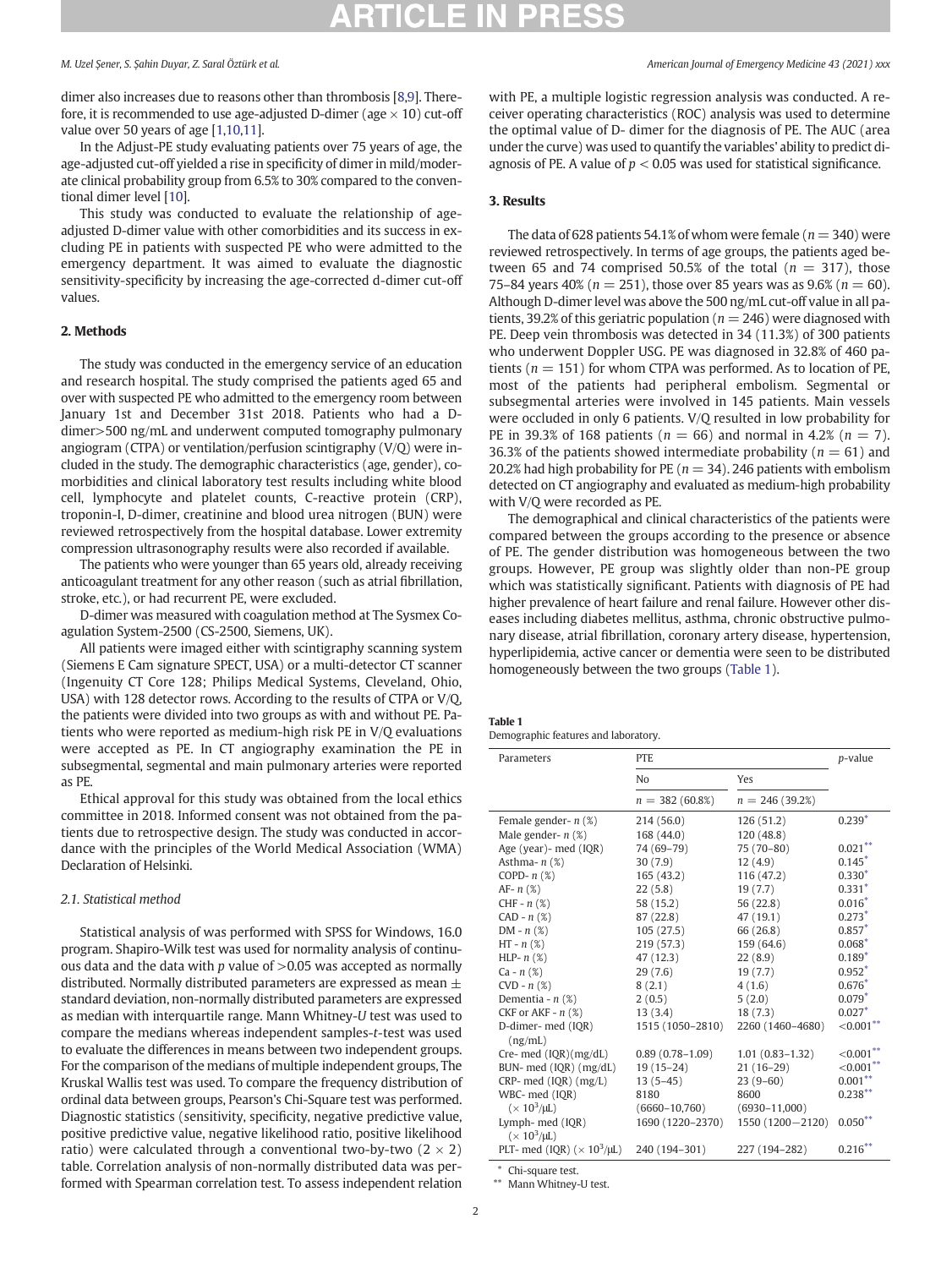### M. Uzel Sener, S. Sahin Duyar, Z. Saral Öztürk et al. American Journal of Emergency Medicine 43 (2021) xxx

### Table 2

Multiple logistic regression analysis (PTE diagnosis).

|           |                                       | B        | S.E.  | Wald   | df | Sig.  | Exp(B) | 95% C.I.for EXP(B) |        |
|-----------|---------------------------------------|----------|-------|--------|----|-------|--------|--------------------|--------|
|           |                                       |          |       |        |    |       |        | Lower              | Upper  |
| Step $1a$ | Gender(1)                             | $-0.103$ | 0.201 | 0.265  |    | 0.607 | 0.902  | 0.609              | 1.337  |
|           | Age                                   | 0.019    | 0.014 | 1.777  |    | 0.183 | 1.019  | 0.991              | 1.047  |
|           | Asthma(1)                             | $-0.315$ | 0.391 | 0.652  |    | 0.419 | 0.729  | 0.339              | 1.569  |
|           | CHF(1)                                | 0.413    | 0.239 | 2.982  |    | 0.084 | 1.512  | 0.946              | 2.417  |
|           | HT(1)                                 | 0.248    | 0.198 | 1.579  |    | 0.209 | 1.282  | 0.870              | 1.888  |
|           | Dementia(1)                           | 1.033    | 0.941 | 1.205  |    | 0.272 | 2.810  | 0.444              | 17.781 |
|           | CKForAKF(1)                           | $-0.037$ | 0.464 | 0.006  |    | 0.937 | 0.964  | 0.388              | 2.393  |
|           | Dimer(ng/mL)                          | 0.000    | 0.000 | 15.786 |    | 0.000 | 1.000  | 1.000              | 1.000  |
|           | BUN(mg/dL)                            | 0.025    | 0.010 | 6.169  |    | 0.013 | 1.025  | 1.005              | 1.045  |
|           | CRP(mg/L)                             | 0.001    | 0.002 | 0.552  |    | 0.458 | 1.001  | 0.998              | 1.004  |
|           | WBC ( $\times$ 10 <sup>3</sup> /µL)   | 0.000    | 0.000 | 0.182  |    | 0.670 | 1.000  | 1.000              | 1.000  |
|           | Lymph ( $\times$ 10 <sup>3</sup> /µL) | $-0.002$ | 0.002 | 0.984  |    | 0.321 | 0.998  | 0.995              | 1.002  |
|           | PLT ( $\times$ 10 <sup>3</sup> /µL)   | 0.000    | 0.001 | 0.007  |    | 0.932 | 1.000  | 0.998              | 1.002  |
|           | Constant                              | $-2.121$ | 1.228 | 2.981  |    | 0.084 | 0.120  |                    |        |

<sup>a</sup> Variable(s) entered on step 1: Gender, Age, Asthma, CHF, HT, Dementia, CKForAKF, Dimer, BUN, CRP, WBC, Lymph, PLT.

As expected, the median of D-dimer was found to be significantly higher in the PE group (1515 ng/mL vs 2260 ng/mL). Besides, the patients with PE had higher levels of creatinine, BUN and CRP ([Table 1](#page-1-0)).

The multivariate analysis for the diagnosis of PE revealed that higher D-dimer level (OR = 1.00011;  $p < 0.001$ ) and BUN level (OR = 1.025;  $p = 0.013$ ) were independent risk factors. (Table 2). In the ROC analysis performed with the D-dimer level, the area under the ROC curve was calculated as 0.652 ( $p < 0.001$ ) (Fig. 1). Diagnostic statistics for cut-off levels selected as a result of this analysis and calculated values as 10–15 times of patient age are given in [Table 3](#page-3-0). In addition, when the patients were analyzed separately by age groups, the areas under the ROC curve for D-dimer level were calculated as 0.642/0.663/0.642,

respectively ( $p < 0.001/p < 0.001/p = 0.059$ ; respectively). For BUN, the area under the curve in the ROC analysis was calculated as 0.585  $(p < 0.001)$ .

D-dimer levels were not found to be statistically different between the age groups [\(Table 4\)](#page-3-0). However, the analysis of PE cases showed that patients with malignancy (2280 vs 1715 ng/mL;  $p = 0.014$ ) or renal failure (2780 vs 1720 ng/mL;  $p = 0.016$ ) had higher dimer level; oppositely patients with diabetes mellitus had lower D-dimer levels (1870 vs 1600 ng/mL;  $p = 0.027$ ). No statistical relationship was found between other comorbid diseases and D-dimer. Correlation analysis of D-dimer level with age, creatinine, BUN and CRP was performed. In this analysis, D-dimer was not significantly correlated with any parameter (rho <0.2 for all).



Diagonal segments are produced by ties.

Fig. 1. ROC curve (D-dimer).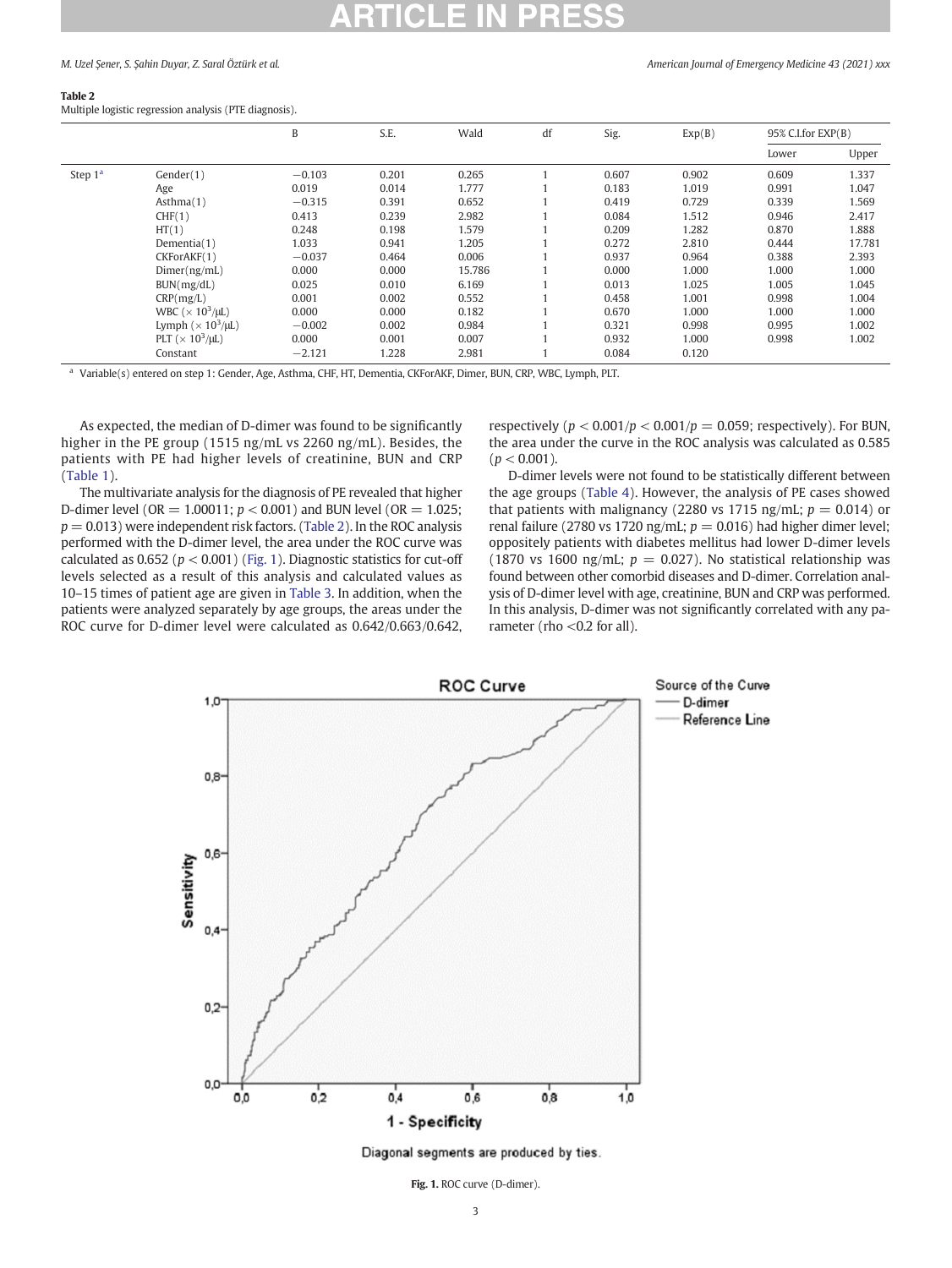<span id="page-3-0"></span>M. Uzel Şener, S. Şahin Duyar, Z. Saral Öztürk et al. American Journal of Emergency Medicine 43 (2021) xxx

### Table 3

D-Dimer cut-off levels adjusted with age.

| D-Dimer cut-off (ng/mL) | Sensitivity- % (95% CI) | Specificity- % (95% CI) | NPV- % (%95 CI)     | PPV- % (%95 CI)     | $+LR$ (95% CI)      | $-LR$ (95% CI)      |
|-------------------------|-------------------------|-------------------------|---------------------|---------------------|---------------------|---------------------|
| 695                     | 99.59 (97.76-99.99)     | $4.97(3.02 - 7.66)$     | 95.00 (71.91-99.30) | 40.30 (39.71-40.88) | $1.05(1.02 - 1.07)$ | $0.08(0.01 - 0.61)$ |
| 905                     | 95.93 (92.65–98.03)     | 14.92 (11.50-18.90)     | 85.07 (74.80-91.63) | 42.07 (40.87-43.27) | $1.13(1.07-1.18)$   | $0.27(0.14 - 0.52)$ |
| 1005                    | 90.24 (85.83–93.65)     | 22.25 (18.18–26.76)     | 77.98 (69.86-84.40) | 42.77 (41.13-44.44) | $1.16(1.08-1.24)$   | $0.44(0.29 - 0.67)$ |
| 1275                    | 83.33 (78.08-87.77)     | 40.05 (35.10-45.16)     | 78.87 (73.34-83.51) | 47.24 (44.77-49.71) | $1.39(1.26 - 1.54)$ | $0.42(0.31-0.56)$   |
| AgeX10                  | 99.19 (97.09–99.90)     | $5,24$ (3,23-7,97)      | 90.91 (70.22-97.70) | 40.26 (39.64-40.89) | $1.05(1.02 - 1.07)$ | $0.16(0.04 - 0.66)$ |
| AgeX11                  | 97.15 (94.23–98.85)     | $9.95(7.14 - 13.40)$    | 84.44 (71.13-92.29) | 40.99 (40.04-41.96) | $1.08(1.04-1.12)$   | $0.29(0.13 - 0.63)$ |
| AgeX12                  | 95.53 (92.14–97.75)     | 14.14 (10.80-18.04)     | 83.08 (72.37-90.20) | 41.74 (40.56–42.93) | $1.11(1.06-1.17)$   | $0.32(0.17-0.59)$   |
| AgeX13                  | 92.68 (88.68–95.61)     | 19.11 (15.29–23.42)     | 80.22 (71.30-86.88) | 42.46 (41.00-43.93) | $1.15(1.08-1.22)$   | $0.38(0.23 - 0.63)$ |
| AgeX14                  | 88.21 (83.51-91.96)     | 24.35 (20.12-28.97)     | 76.23 (68.58-82.49) | 42.89 (41.11-44.68) | $1.17(1.08-1.25)$   | $0.48(0.33 - 0.71)$ |
| AgeX15                  | 85.37 (80.32-89.54)     | 30.10 (25.54-34-98)     | 76.16 (69.49-81.75) | 44.03 (41.97-46.10) | $1.22(1.12-1.33)$   | $0.49(0.35 - 0.68)$ |

LR: Likelihood ratio, NPV: Negative predictive value, PPV: Positive predictive value.

### Table 4

D-dimer values in age groups.

|                   |                                 | Age groups                                               |                                        |                                                          |                                        |                                                          |                                      |                         |
|-------------------|---------------------------------|----------------------------------------------------------|----------------------------------------|----------------------------------------------------------|----------------------------------------|----------------------------------------------------------|--------------------------------------|-------------------------|
|                   |                                 | 65–74 age                                                |                                        | 75-84 age                                                |                                        | $>84$ age                                                |                                      |                         |
|                   |                                 | Median (IQR)                                             | Min-max                                | Median (IQR)                                             | Min-max                                | Median (IQR)                                             | Min-max                              |                         |
| D-dimer $(ng/mL)$ | PTE $(-)$<br>PTE $(+)$<br>Total | 1480 (1050–2870)<br>2110 (1500-4230)<br>1670 (1130–3270) | 500-22,440<br>520-23,320<br>500-23,320 | 1580 (1070-2730)<br>2345 (1455–5170)<br>1980 (1160-3960) | 530-24,000<br>790-35,200<br>530-35,200 | 1435 (1050-3580)<br>2390 (1460-4060)<br>1915 (1265–3755) | 550-7810<br>920-25,010<br>550-25,010 | 0.828<br>0.572<br>0.300 |

⁎ Kruskal Wallis test.

### 4. Discussion

Several studies comparing conventional (>500 ng/mL) and age-adjusted (such as age  $\times$  10) cut-offs for D-dimer available in the literature. In the study of Broen et al. it was stated that the NPV for ageadjusted cut-off was 97–100% while it was found to be 89.7% for the standard cut-off [[12\]](#page-4-0). On the other hand, Lapner et al. found no benefit of using age-adjusted cut-off in diagnosis of PE despite its noninferiority to conventional cut-off [\[13](#page-4-0)]. In another cohort, it was also claimed that age-adjusted cut-off may cause a small but significant increase in missing the diagnosis of PE [[14\]](#page-4-0). In this study, we aimed to compare different cut-offs and to show the factors causing high-dimer levels in geriatric population.

It is well-known that D-dimer may also increase due to several comorbidities [[8](#page-4-0)]. The high frequency of comorbidities in geriatric population raises the question of whether "age  $\times$  10" is sufficient for age-adjusted cut-off. It is recommended to use D-dimer for the patients who are considered to have low pre-test probability at admission to the emergency department due its high NPV. This approach reduces unnecessary imaging tests, radiation exposure and contrast material uptake. In our study, we investigated if higher coefficients for age-adjusted cut off (age  $\times$  11, age  $\times$  , age  $\times$  13, age  $\times$  14, age  $\times$  15) could serve as a better diagnostic tool for PE in geriatric patients. We also analyzed higher constant cut-offs using ROC curve analysis. Our results showed that higher coefficient and constant cut offs yielded a better specificity increases at a great expense of sensitivity. For diseases with high morbidity and mortality, a diagnostic test should have high sensitivity. The analysis of our data underlined the superiority of age  $\times$  10 cut-off in geriatric population in terms of sensitivity. In a meta-analysis, when conventional cutoff was compared with age-adjusted cut off, no significant difference was found in sensitivity, but the specificity was found to be 67% in <50 years of age and 15% in>80 years of age in the conventional group [\[15\]](#page-4-0).

In a similar retrospective study, which evaluated age  $\times$  8, age  $\times$ 9, and age  $\times$  10 cut-offs for 3117 patients, it was stated that due to the higher sensitivity conventional cut-off and the inverse ratio between the sensitivity and the coefficient, age-adjusted cut-off is unacceptable [[16](#page-4-0)]. Our results showed that sensitivity of age  $\times$  10 decreased from 99.2% to 85.7% for age  $\times$  15 cut-off. To avoid false negative results, it is not recommended to prefer higher coefficients for geriatric population. Despite the significant difference in D-Dimer for the patients with PE, the medians of D-Dimer in age groups of 65–75 years old, 75–85 years old and > 85 years old were found to be statistically same. Supporting our previous finding, this result proves that there is not a further increase in the dimer with age in elderly patients.

The analysis of the relationship between the comorbidities and PE revealed that chronic heart disease and kidney disease were more prevalent in PE patients. As expected, creatine and BUN were also significantly higher in PE group. When the correlation between D-dimer and comorbidities was examined, it was seen that the D-dimer increased significantly in malignancy and renal failure and decreased in diabetes mellitus (DM). These results suggest whether different cut-off values can be used in the presence of comorbidities. The effect of comorbidities on 30-day mortality in PE has been demonstrated with pulmonary severity index [\[1](#page-4-0)]. However, the effect of comorbidities on diagnostic processes is an important issue that needs to be highlighted. Nevertheless, in this study, the effect of comorbidities on the diagnosis of PE could not be demonstrated in multivariate analysis. This result may be a consequence of the relationship between comorbidities and the D-dimer. Evaluation of pre-test probability by Wells and Geneva scores include only malignancy [[1](#page-4-0)].

The use of contrast material for CTPA in the geriatric patients with multiple comorbidities poses an unnecessary risk for the patients with false positive results of D-dimer. As recommended in current guidelines with strong evidence, PE can be excluded by combining D-dimer result with the assessment of pretest clinical probability [\[1,6,17\]](#page-4-0). As a limitation of our study, data on assessment of pretest probability could not be reached due to retrospective design. Prospective studies are needed in which pretest probability is evaluated to demonstrate the role of D-dimer in further investigations for PE in geriatric patients. The comparison with conventional cut-off could not be made, either because D- dimer was higher than age  $\times$  10 cut-off in 97.8% of the patients and above 500 ng/mL for all. Another limitation of our study is that the drugs used by the patients were not recorded although some drugs are known to affect the dimer level [[18\]](#page-4-0).